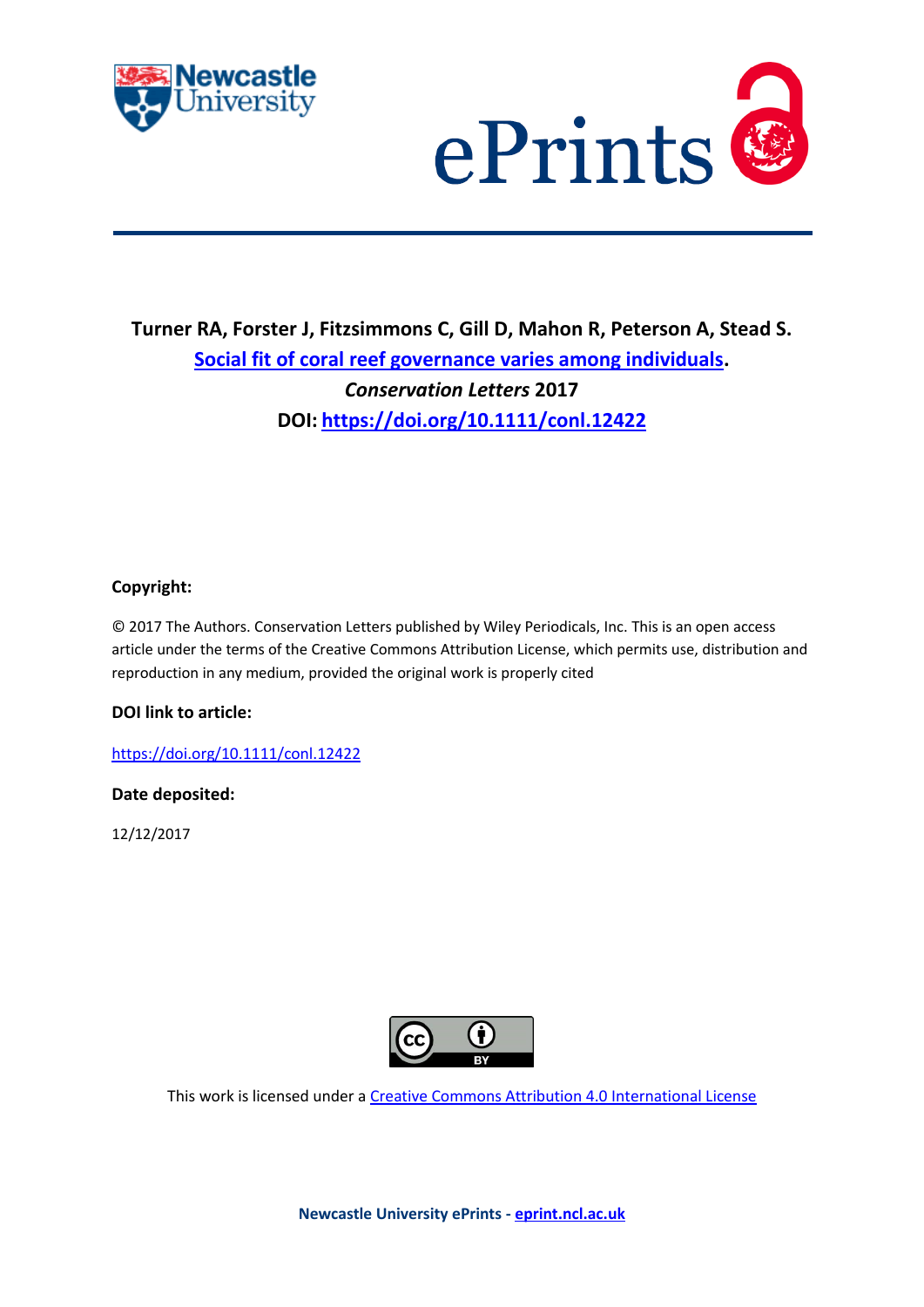DOI: 10.1111/conl.12422

## **LETTER**

#### **Conservation Letters**<br>A journal of the Society for Conservation Biology **WILEY**

# **Social fit of coral reef governance varies among individuals**

Rachel A Turner<sup>1,3</sup> D | Johanna Forster<sup>2,4</sup> | Clare Fitzsimmons<sup>2</sup> | David Gill<sup>1,5,6</sup> | Robin Mahon<sup>1</sup> | Angelie Peterson<sup>1</sup> | Selina Stead<sup>2</sup>

1Centre for Resource Management and Environmental Studies (CERMES), University of the West Indies, Cave Hill Campus, Barbados

<sup>2</sup>School of Marine Science and Technology, Newcastle University, Newcastle upon Tyne, UK

3Environment and Sustainability Institute (ESI), University of Exeter, Cornwall Campus, Penryn, UK

4Tyndall Centre for Climate Change Research, School of Environmental Sciences, University of East Anglia, Norwich, UK

5Moore Center for Science, Conservation International, Arlington VA 22202, USA

6Environmental Science and Policy, George Mason University, Fairfax, VA 22030, USA

#### **Correspondence**

Rachel Turner, Environment and Sustainability Institute, University of Exeter, Penryn Campus, Cornwall, TR10 9FE, UK. Tel:+44(0)1326 259251

**1 INTRODUCTION**

Email: r.turner@exeter.ac.uk

**Editor**

Xavier Basurto

#### **Abstract**

Improved natural resource governance is critical for the effective conservation of ecosystems, and the well-being of societies that depend on them. Understanding the social fit of institutional arrangements in different contexts can help guide the design of effective environmental governance. This empirical study assessed individual-level variation in institutional acceptance of coral reef governance among 652 respondents in 12 fishing and tourism-oriented communities in the Wider Caribbean. High institutional acceptance was strongly associated with perceptions of community cohesiveness, underlining the potential contribution of civil society to effective governance processes. Institutional acceptance was also influenced by reef use, awareness of rules, perceived trends in reef fish populations, education, and contextual community-level factors. Understanding what influences diverse perceptions of coral reef governance among individuals can help to assess the likelihood of support for conservation measures. This study highlights how knowledge of institutional acceptance can inform the design of more targeted interventions that enhance the social fit of conservation governance to local contexts and diverse resource users.

#### **KEYWORDS**

Caribbean, community perceptions, institutional fit, natural resource management, social acceptance

Effective governance of natural resources is critical for the conservation of biodiverse ecosystems such as coral reefs, and the well-being of dependent communities (Hughes, Graham, Jackson, Mumby, & Steneck, 2010). Governance of environmental problems is challenging, as decisions that reconfigure human-environment relationships often have profound social implications, and those involved have diverse values, interests, and preferred solutions (Song, Chuenpagdee, & Jentoft, 2013). Increasingly, research explores how environmental governance can be enhanced by improving the "fit" of institutional arrangements. The concept of institutional fit refers to the degree to which governance systems match the scale and dynamics of their ecological and social contexts, and associated challenges (Galaz, Olsson, Hahn, Folke, & Svedin, 2008). Though the problem of ecological fit is well recognized, social fit is comparatively under-researched. Social fit describes the congruence between institutions and the attributes of social systems, with greater fit expected to enhance governance performance in delivering desired outcomes (Epstein et al., 2015). Social fit can be influenced by the congruence between formal governance networks and local social patterns (Meek, 2013), the alignment of rules with characteristics of the social system (Cinner, 2007), and the appropriateness of decision-making processes in relation to stakeholder preferences and expectations (DeCaro & Stokes, 2013).

Environmental governance comprises interactions among a range of actors in society (Kooiman, Bavinck, Jentoft, &

This is an open access article under the terms of the [Creative Commons Attribution](http://creativecommons.org/licenses/by/4.0/) License, which permits use, distribution and reproduction in any medium, provided the original work is properly cited.

Copyright and Photocopying: © 2017 The Authors. Conservation Letters published by Wiley Periodicals, Inc.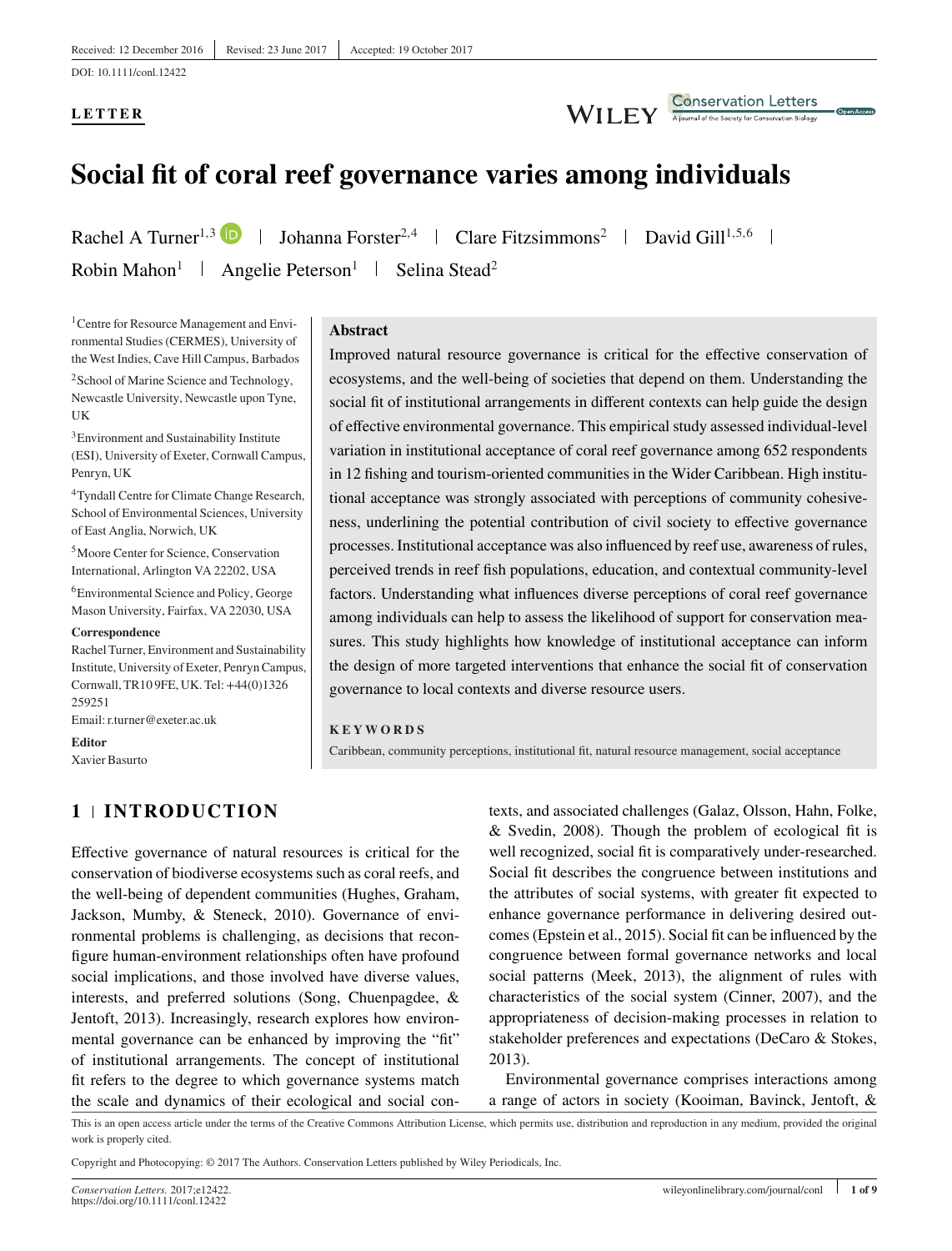Pullin, 2005). Understanding how resource users perceive the quality of these interactions can indicate institutional acceptance, an important component of social fit that describes the social acceptability of governance arrangements (DeCaro & Stokes, 2013). Knowledge of how institutional acceptance is socially differentiated can contribute to understanding diversity in resource user behavior and responses to management. Coastal communities have an important stake in coral reef governance, particularly where conservation outcomes impact resource-dependent livelihoods (McClanahan et al., 2009). Stakeholder perceptions of governance interactions have important implications for conservation practice and governance outcomes because they can influence resource use behavior, engagement in decision-making, and support for management (Gelcich et al., 2009; Hoelting, Hard, Christie, & Pollnac, 2013). Governance weaknesses such as low trust, lack of legitimacy, inequity or limited inclusiveness can contribute to reduced support for management, noncompliance with rules, or poor management performance (Horigue, Fabinyi, Pressey, Foale, & Aliño, 2016; Velez, Adlerstein, & Wondolleck, 2014).

Though there is no panacea for achieving institutional fit, understanding how community members perceive institutional arrangements can inform the design of effective coral reef governance. A number of studies have drawn on Ostrom's (1990) institutional design principles to identify how different structural configurations of governance contribute to social and environmental outcomes (Cinner & Huchery, 2014; Mac-Neil, & Cinner, 2013). However, communities encompass diverse people and incentives, and within any given set of governance arrangements perceptions may be differentiated according to demographics, resource use patterns, socioeconomic characteristics, cultural factors, and individual experiences or preferences (Dalton, Forrester, & Pollnac, 2012). While studies have explored how preferences for management measures and their perceived benefits may be socially differentiated (McClanahan et al., 2009), few explore differences in institutional acceptance within, or between, multiple contexts. This intermediate link is important, because positive perceptions of governance may enhance support for or compliance with rules even where they do not confer positive outcomes for the individual.

This study explores whether there are common factors that help explain variation in institutional acceptance among individuals in 12 coral reef-dependent communities across four Caribbean countries. Institutional acceptance has been found to vary among these sites, and was associated with differences in institutional design at community level (Turner et al., 2014). However, the diversity of individual perceptions within these communities remains poorly understood. This article explores social differentiation in institutional acceptance by investigating the influence of individual-level factors. Specific objectives were to: (1) identify factors associated with

individual-level variation in institutional acceptance and (2) assess the relative importance of individual factors and context (country and community) in explaining variation in perceptions. Insights from this study can contribute to identifying appropriate and targeted interventions for improved social fit of coral reef governance.

#### **2 METHODS**

#### **2.1 Study sites**

Calls for improved governance of Caribbean coral reefs stem from failures to halt well-documented ecological declines, combined with future threats such as population pressure and climate change (Jackson, Donovan, Cramer, & Lam, 2014). Four countries, Barbados, St Kitts and Nevis, Belize, and Honduras, were selected to reflect the diverse socioeconomic conditions, marine resource dependency, and environmental governance arrangements across the Wider Caribbean (Table 1). Within each country, three surveyed communities captured differences in reef use, and data were collected to characterize community-level socioeconomic and governance characteristics (Table 2). This study builds on work by Turner et al., 2014 that evaluated the influence of these characteristics on institutional acceptance at community level.

#### **2.2 Data collection**

Perceptions of reef governance were assessed using semistructured interviews ( $n = 871$ ) undertaken between February 2011 and August 2012. In each community up to 50 direct reef resource users (depending on the total number present), and a minimum of 25 community members were sampled. Direct resource users (reef fishers and reef-related tourism operators) were targeted through opportunistic and snowball sampling as their small proportion within communities made their selection unlikely in a random sample. Remaining respondents were sampled from households within community boundaries, using 100 m x 100 m numbered grids and a random number list.

Institutional acceptance was measured using a multivariate index ( $\alpha = 0.72$ ), derived from responses to five questions about coral reef governance (Table S1). Questions were based on a framework of good governance principles, which provide a normative basis to guide governance interactions (Kooiman et al., 2005). Full details of analyses underpinning the index can be found in Turner et al., 2014.

Individual and household characteristics were based on a literature review that identified factors influencing perceptions of a range of aspects of marine resource governance and management, including: governance processes (e.g., perceived legitimacy, participation in decision-making); management preferences; and perceptions of governance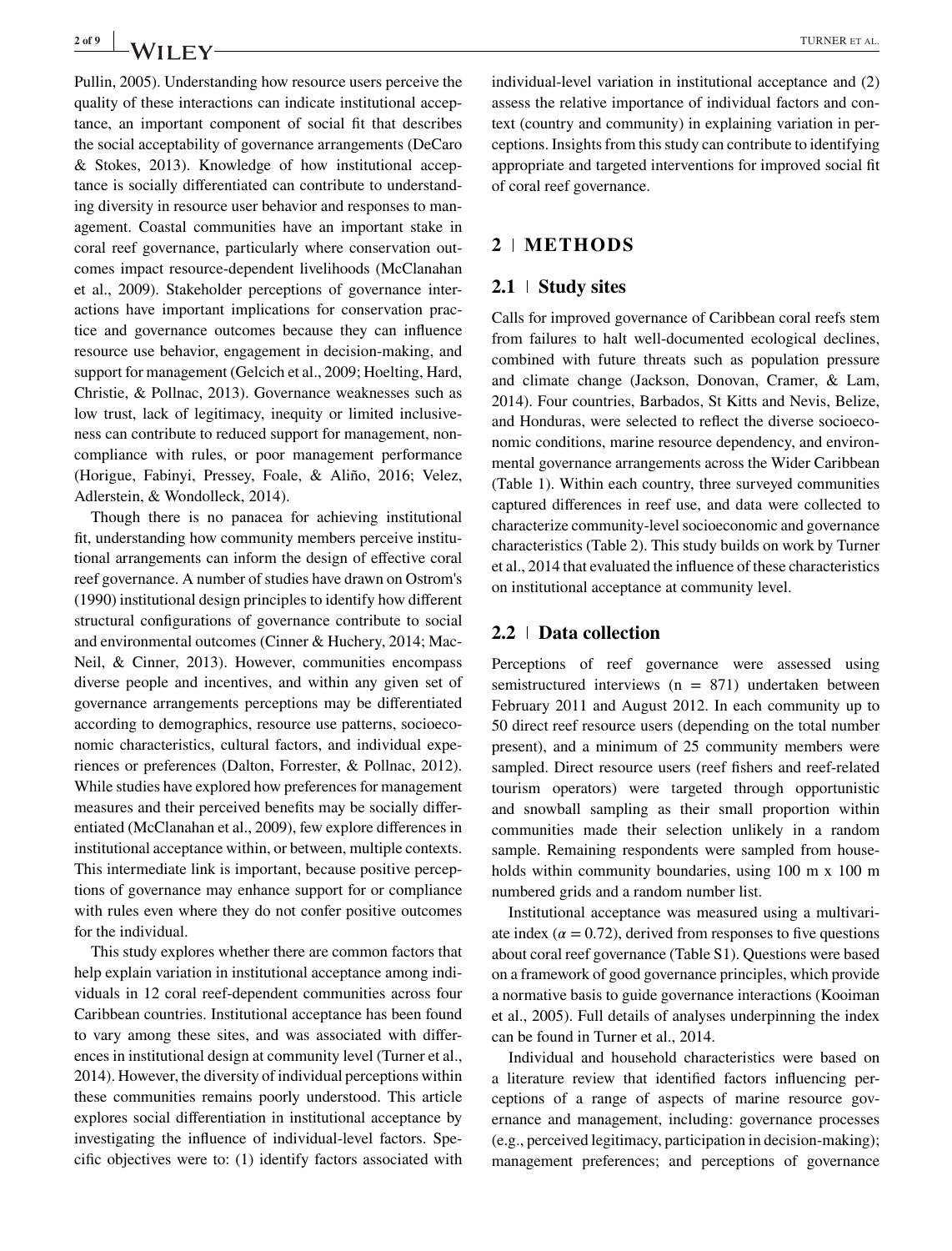**TABLE 1** Characteristics of study countries and their coral reef governance arrangements

| Country                      | Location             | <b>State type</b>        | <b>GNI</b> per<br>capita 2011<br>PPP <sup>\$a</sup> | <b>Reef</b> area<br>(km <sup>2</sup> ) <sup>b</sup> | <b>Marine</b><br>protected areas <sup>c</sup> | Main state actors in<br>coral reef<br>governance <sup>d</sup>         | <b>Civil society</b><br>involvement in<br>coral reef<br>governance <sup>d</sup>                                               |
|------------------------------|----------------------|--------------------------|-----------------------------------------------------|-----------------------------------------------------|-----------------------------------------------|-----------------------------------------------------------------------|-------------------------------------------------------------------------------------------------------------------------------|
| <b>Barbados</b>              | Eastern<br>Caribbean | Island                   | 12,488                                              | 90                                                  | 1                                             | National government                                                   | Few local-level<br>groups or resource<br>user organizations                                                                   |
| St Kitts and<br><b>Nevis</b> | Eastern<br>Caribbean | Two-island<br>federation | 20,805                                              | 160                                                 | $\mathbf{1}$                                  | National government<br>and island-level<br>administration             | Few local-level<br>groups or resource<br>user organizations                                                                   |
| <b>Belize</b>                | Western<br>Caribbean | Continental              | 7,614                                               | 1,420                                               | 19                                            | National government,<br>town and village<br>councils                  | Strong involvement<br>of NGOs and<br>resource user<br>organizations<br>(e.g.,<br>cooperatives, tour<br>guide<br>associations) |
| Honduras (Bay<br>Islands)    | Western<br>Caribbean | Continental              | 3,938                                               | 1,120                                               | 18                                            | National and<br>municipal<br>government, town<br>and village councils | Strong involvement<br>of NGOs and<br>some resource<br>user organizations                                                      |

aUNDP, 2015. Human Development Report 2015. United Nations Development Program.

<sup>b</sup>Burke, L., Maidens, J., 2004. Reefs at Risk in the Caribbean. World Resources Institute, Washington, DC.

cWood, L.J., 2007. MPA Global: A database of the world's marine protected areas. Sea Around Us Project, UNEP-WCMC & WWF.

<sup>d</sup>Based on data collection in-country.

outcomes or livelihood benefits. Five key themes were represented (Table 3). Qualitative explanations of all responses were recorded to aid interpretation.

#### **2.3 Data analysis**

Linear mixed effect models were used to investigate individual-level factors affecting institutional acceptance. A progressive model-building strategy was used to determine the most parsimonious model (Pinheiro & Bates, 2000). The initial model was fitted with random effects for community nested within country. This mirrored the data structure and reflected prior analysis that identified differences in perceptions among countries and communities, in part, because of contextual differences in governance arrangements (Turner et al., 2014). For model simplicity, community-level variables were not included, but were subsequently explored in relation to model residuals and random effect coefficients. A limitation may be that this does not capture possible interactions between the institutional design in each site and individuallevel factors that influence perceptions (MacNeil & Cinner, 2013).

Due to the large number of possible explanatory variables, a stepwise forward selection process was used to select fixed effects (Table 1). Models were fitted using restricted maximum likelihood (REML) in the nlme package (Pinheiro, Bates, DebRoy, Sarkar, 2013) in R (R Core Team 2016). Model assumptions were checked by examining model residuals. Of 871 respondents, 8 did not respond to questions about institutional acceptance, therefore 863 were included in the analysis. Due to missing data in covariates, the most parsimonious model used 652 records.

The proportion of variance explained by this model was estimated using the MuMIn package (Barton, 2015) to calculate: (1) the marginal variance (proportion of variance explained by fixed (individual level) factors alone) and (2) the conditional variance (the proportion of variance explained by both fixed and random [country and community level] factors). Together, these indicate the explanatory power of the model and the relative importance of individual factors versus context.

Once appropriate individual covariates had been fitted, the relative importance of country and community context in explaining individual perceptions was assessed by comparing the model with nested random intercepts to models with random intercepts for either country or community alone. Models were fitted with maximum likelihood and compared using ANOVA.

### **3 RESULTS**

The final model revealed that all five themes of individual characteristics (Table 3) were important influences on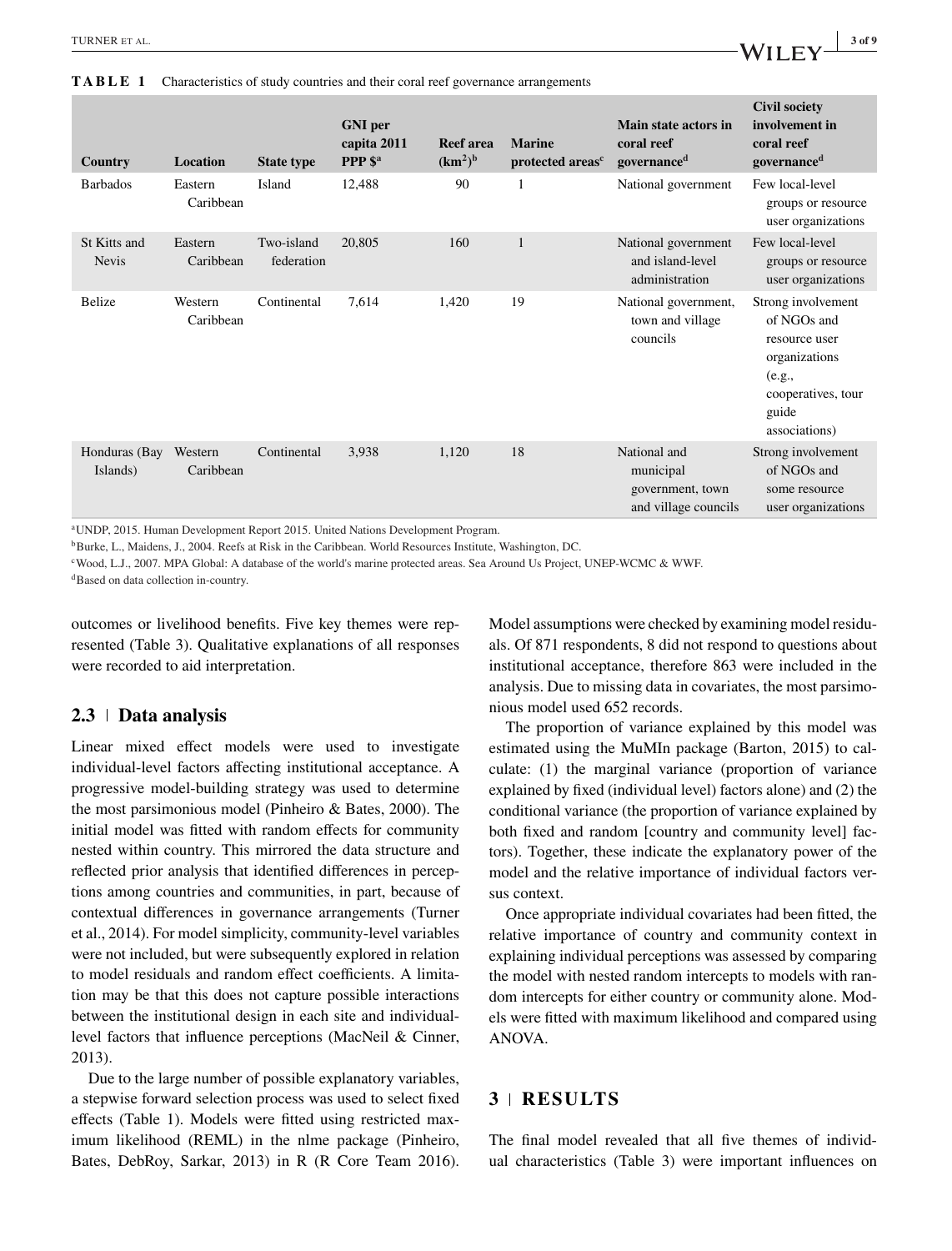

| Country                      | <b>Community</b>   | Primary<br>reef use | <b>Estimated</b><br>commercial<br>fishers | Number of<br><b>SCUBA</b> dive<br>shops | <b>GO</b>      | <b>NGO</b>     | <b>Resource user</b><br>organization | <b>Access to</b><br>information | Degree of<br>comanagement |
|------------------------------|--------------------|---------------------|-------------------------------------------|-----------------------------------------|----------------|----------------|--------------------------------------|---------------------------------|---------------------------|
| <b>Barbados</b>              | Pile Bay           | Fishing             | 27                                        | 4                                       | N <sub>o</sub> | N <sub>0</sub> | Yes                                  | High                            | Consultative              |
|                              | Six Men's          | Mixed               | 40                                        | $\mathbf{1}$                            | N <sub>o</sub> | No             | N <sub>o</sub>                       | Medium                          | Consultative              |
|                              | Holetown           | Tourism             | 24                                        | 2                                       | Yes            | N <sub>0</sub> | N <sub>0</sub>                       | High                            | Consultative              |
| Belize                       | Hopkins            | Fishing             | 75                                        | $\overline{2}$                          | N <sub>o</sub> | N <sub>o</sub> | Yes                                  | Low                             | Collaborative             |
|                              | Placencia          | Mixed               | 48                                        | 5                                       | N <sub>o</sub> | Yes            | Yes                                  | High                            | Delegated                 |
|                              | San Pedro          | Tourism             | 15                                        | 18                                      | Yes            | Yes            | Yes                                  | High                            | Collaborative             |
| Honduras<br>(Bay<br>Isands)  | Utila Cays         | Fishing             | 65                                        | $\mathbf{0}$                            | N <sub>o</sub> | N <sub>o</sub> | N <sub>o</sub>                       | Low                             | Delegated                 |
|                              | <b>East Harbor</b> | Mixed               | 19                                        | 13                                      | Yes            | Yes            | N <sub>o</sub>                       | Medium                          | Delegated                 |
|                              | West End           | Tourism             | 15                                        | 13                                      | N <sub>o</sub> | Yes            | Yes                                  | High                            | Delegated                 |
| St Kitts and<br><b>Nevis</b> | Dieppe Bay         | Fishing             | 50                                        | $\mathbf{0}$                            | N <sub>o</sub> | N <sub>o</sub> | N <sub>o</sub>                       | Low                             | Consultative              |
|                              | <b>Jessups</b>     | Mixed               | 33                                        | 1                                       | N <sub>o</sub> | N <sub>0</sub> | N <sub>0</sub>                       | Low                             | Consultative              |
|                              | Newtown            | Tourism             | 55                                        | $\overline{4}$                          | Yes            | N <sub>o</sub> | N <sub>o</sub>                       | Medium                          | Consultative              |

*Notes*: Estimated number of commercial fishers (those who sell part or all of their catch) are based on local scoping and key informant interviews; number of SCUBA dive shops includes those within or nearby the site that use the nearby coral reefs adjacent to the community. GO = governmental organization present in community; NGO = nongovernmental organization present in community; access to information is based on reported information-sharing relationships between community-level actors and outside organizations or departments; degree of comanagement based on typology outlined by Pomeroy *et al.* (2004) whereby consultative = government interacts with stakeholders but often makes decisions, collaborative = government and stakeholders jointly make decisions, and delegated = government lets formally organized stakeholders make decisions.

institutional acceptance (Table 4). Approximately 15% of the variation in institutional acceptance was explained by these individual characteristics (marginal  $R^2 = 0.149$ ).

Covariates relating to social cohesion (community cooperation and acceptance in the community) had the largest effect sizes (Table 4). Respondents who perceived that community members worked together to solve problems had higher institutional acceptance than those who did not. Similarly, respondents who felt accepted as part of the community displayed higher institutional acceptance. Respondents who used reefs for either fishing or tourism showed higher institutional acceptance than those who did not. Perception of a decline in reef fish over the past 10 years had a negative effect on institutional acceptance, as did higher education levels. In contrast, respondents who were aware of rules in place to manage reef use had more positive perceptions of governance than those unaware of rules.

No statistically significant association with institutional acceptance was found for respondent age, material style of life, number of household occupations, perceived decline in coral reefs, perceptions of current reef and reef fish health, or perceived locus of responsibility for coral reefs.

Approximately 10% of variation in institutional acceptance was explained by random effects, i.e., community and country. Comparison of models with different random effects structures revealed that nested random effects led to a statistical improvement compared to a model with no random effects  $(LR = 28.75, P < 0.01)$  or random intercepts for country only (LR = 12.15,  $P = 0.001$ ), and was equivalent to a model with random intercepts for community only  $(LR =$ 1.36,  $P = 1.000$ ). These findings suggest that, following selection of appropriate individual-level covariates, the variability explained by the random effects was predominantly related to community characteristics. Examination of model residuals and random effect coefficients suggested that communitylevel differences in governance structure were not associated with model residuals (Figure S1) and were adequately captured by random effects (Figure S2).

#### **4 DISCUSSION**

Calls for innovation in institutional thinking suggest that institutions should be conceptualized more broadly to encompass normative and sociocultural as well as regulatory dimensions (Chuenpagdee & Song, 2012). By using a measure of institutional acceptance based on good governance principles to provide insights into institutional fit, this study contributes to a growing body of literature that incorporates these dimensions (Song et al., 2013; Horigue et al., 2016). Findings presented demonstrate heterogeneity in institutional acceptance, indicating that social fit varies among individuals even within the same governance arrangements. In conjunction with literature establishing the importance of institutional design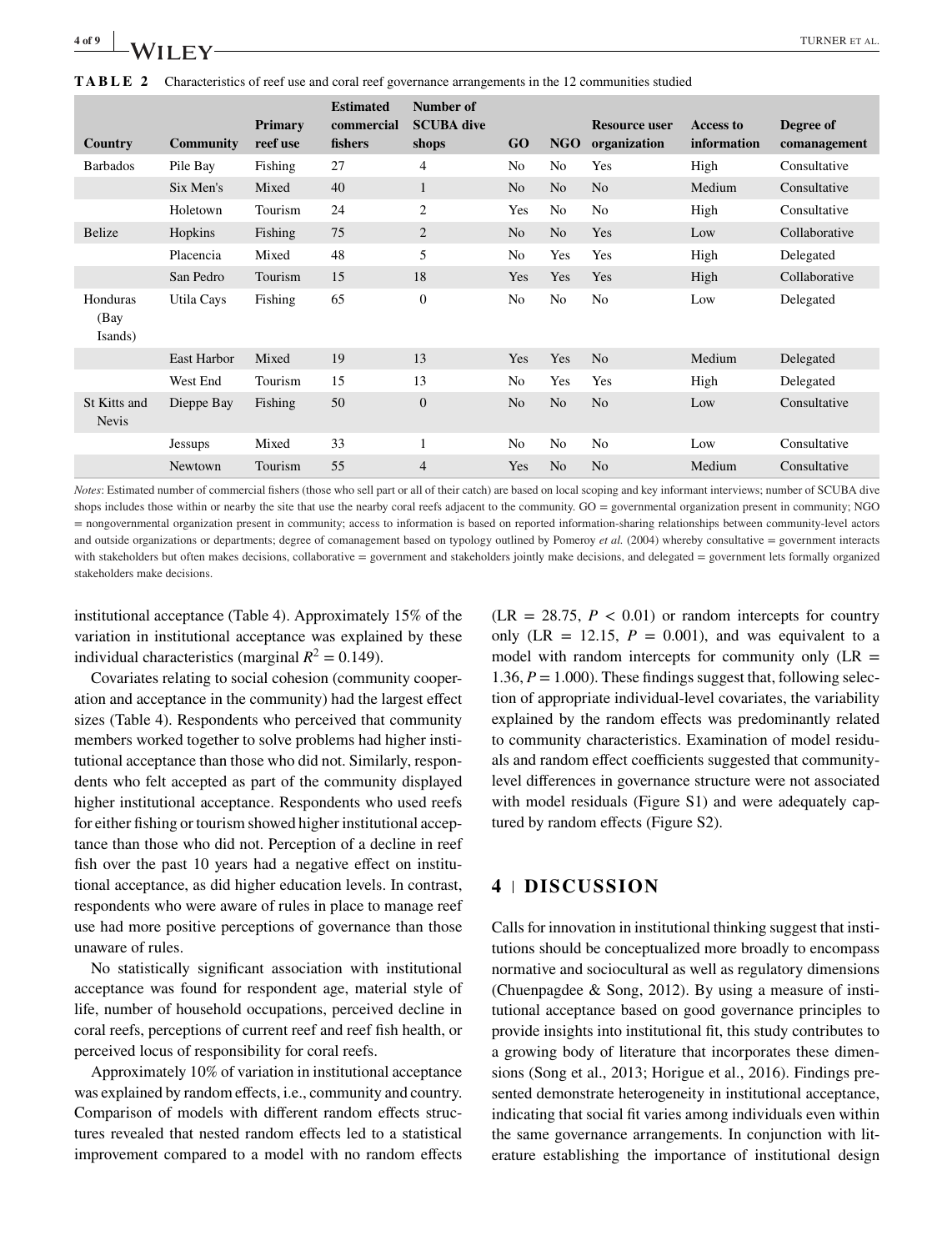| TABLE 3                                                                                                                                                                                                                                          | Covariate characteristics of individual respondents and their household, categorized under five themes                                                       |                            |  |  |  |  |  |
|--------------------------------------------------------------------------------------------------------------------------------------------------------------------------------------------------------------------------------------------------|--------------------------------------------------------------------------------------------------------------------------------------------------------------|----------------------------|--|--|--|--|--|
| Covariate                                                                                                                                                                                                                                        | <b>Description</b>                                                                                                                                           | Data type                  |  |  |  |  |  |
| Demographics: Demographic factors may influence individual capacity to take advantage of opportunities to engage with governance, for<br>example, through elite capture of decision-making (McClanahan et al., 2009; Pita et al. 2013).          |                                                                                                                                                              |                            |  |  |  |  |  |
| Age                                                                                                                                                                                                                                              | Age of respondent (years)                                                                                                                                    | Interval                   |  |  |  |  |  |
| Education                                                                                                                                                                                                                                        | Level of education (primary, secondary, higher/professional)                                                                                                 | Ordinal                    |  |  |  |  |  |
| Wealth                                                                                                                                                                                                                                           | Material style of life index (derived from principal component analysis of 14<br>household assets and attributes)                                            | Continuous                 |  |  |  |  |  |
| Reef dependence: Management preferences and perceived positive outcomes have been found to vary among different occupational groups and<br>levels of livelihood dependency on natural resource use (Gelcich et al., 2009; Hoelting et al. 2013). |                                                                                                                                                              |                            |  |  |  |  |  |
| Reef use                                                                                                                                                                                                                                         | Involvement in reef-related activities (fishing, tourism, both, neither)                                                                                     | Nominal                    |  |  |  |  |  |
| Occupations                                                                                                                                                                                                                                      | Number of occupations within household                                                                                                                       | Interval                   |  |  |  |  |  |
| Perceived environmental change: Perceptions of governance outcomes may be influenced by individual observations of environmental change<br>(Velez et al. 2014).                                                                                  |                                                                                                                                                              |                            |  |  |  |  |  |
| Decline in coral reef                                                                                                                                                                                                                            | Perceived decline in coral reef health over the past 10 years (yes/no)                                                                                       | Binary                     |  |  |  |  |  |
| Decline in reef fish                                                                                                                                                                                                                             | Perceived decline in reef fish resources over the past 10 years (yes/no)                                                                                     | Binary                     |  |  |  |  |  |
| Current reef health                                                                                                                                                                                                                              | Perception of current state of reef health (very unhealthy, unhealthy, in-between,<br>healthy, very healthy)                                                 | Ordinal                    |  |  |  |  |  |
| Current reef fish health                                                                                                                                                                                                                         | Perception of current state of reef fish resources (very few, few, in-between, many,<br>very many)                                                           | Ordinal                    |  |  |  |  |  |
| Social cohesion: Differing perceptions of social cohesion within communities can influence views on natural resource management and perceived<br>benefits (Diedrich, 2007).                                                                      |                                                                                                                                                              |                            |  |  |  |  |  |
| Sense of community                                                                                                                                                                                                                               | Community works together to solve problems (yes/no)                                                                                                          | Binary                     |  |  |  |  |  |
| Acceptance                                                                                                                                                                                                                                       | Respondent feels accepted as part of the community (yes/no)                                                                                                  | Binary                     |  |  |  |  |  |
| Awareness of management: Awareness of existing management and perceptions about who is responsible for a problem can influence individual<br>engagement in governance interactions (Zanetell, & Knuth, 2004).                                    |                                                                                                                                                              |                            |  |  |  |  |  |
| Locus of responsibility for reefs                                                                                                                                                                                                                | Perceived responsibility for reefs lies with: (1) the government, NGOs or scientists<br>(formal) (2) resource users, the community, or "everyone" (societal) | <b>Binary</b> <sup>a</sup> |  |  |  |  |  |
| Awareness of rules                                                                                                                                                                                                                               | Aware of rules relating to use of local reefs (yes/no)                                                                                                       | Binary                     |  |  |  |  |  |
|                                                                                                                                                                                                                                                  |                                                                                                                                                              |                            |  |  |  |  |  |

<sup>a</sup>These responses were not mutually exclusive and were included as two binary variables.

and broader sociopolitical context in influencing governance social outcomes, findings highlight interplay between individual characteristics and contextual factors that influences social fit of coral reef governance.

### **4.1 Factors influencing institutional acceptance**

The importance of broader social structures in achieving social fit of coral reef governance is highlighted. Of the five themes considered, individual perceptions of social cohesion were most strongly associated with institutional acceptance. Respondents discussed experience of community cooperation to address problems, including disaster response, crime, and supporting community members. Consistent with other studies, prior experience of cooperative action may encourage positive perceptions of problem-solving processes relating to coral reefs. For example, participation in Caribbean marine protected area management has been attributed to prior involvement in deliberative processes (Dalton et al., 2012), and perceived existing "sense of community" influenced

Venezuelan resource users' willingness to participate in management initiatives (Zanetell & Knuth, 2004). Findings are consistent with a wealth of literature emphasizing the importance of social capital for facilitating cooperation, building trust, encouraging collective action and equitable distribution of benefits (Pretty, 2003; Diedrich, 2007). Furthermore, respondents who did not feel accepted in the community showed lower institutional acceptance, consistent with literature suggesting marginalization of individuals to cause disillusionment and erode legitimacy. For instance, poor communication or alienation from decision-making may lead to resentment of authority or lack of support for management measures (Dimech, Darmanin, Philip Smith, Kaiser, & Schembri, 2009; Pita, Theodossiou, & Pierce, 2013).

Results agree with previous findings that perceptions of management measures differ among stakeholders (Dimech et al., 2009; Hoelting et al., 2013). However, in contrast to studies that commonly identify fishers as holding negative perceptions of conservation measures (Jones, 2008; Hoelting et al. 2013), higher institutional acceptance among all resource users was observed. Legitimacy is a key component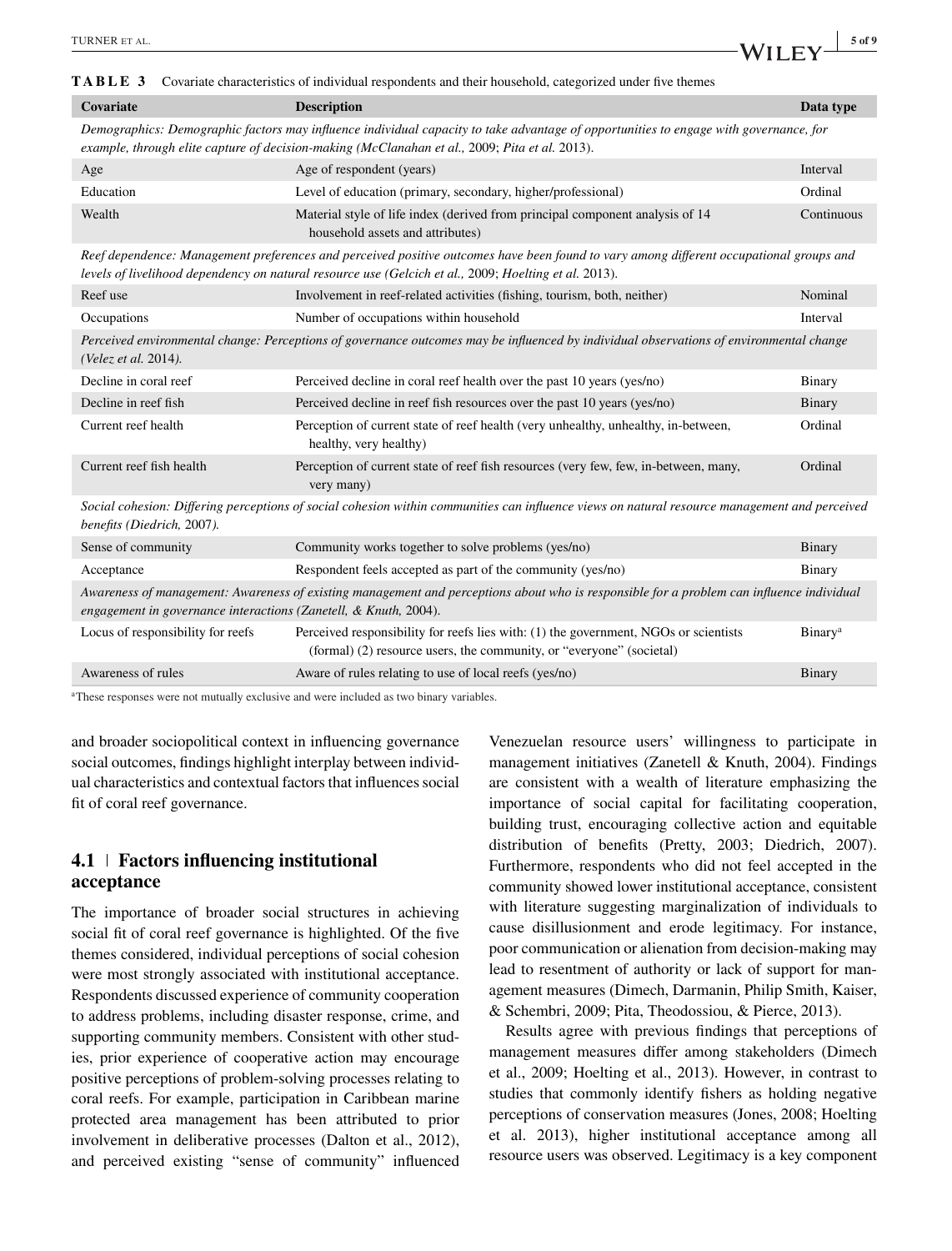**TABLE 4** Parsimonious linear mixed effects model investigating institutional acceptance in relation to covariates

| <b>Random effects</b>          |                           | <b>Intercept</b>         | <b>Residual</b> |           | <b>Groups</b> |          |         |
|--------------------------------|---------------------------|--------------------------|-----------------|-----------|---------------|----------|---------|
| SD (intercept for country)     | 0.132                     |                          |                 | 4         |               |          |         |
| SD (intercept for community)   | 0.122                     | 0.500                    |                 | 12        |               |          |         |
| <b>Fixed effects</b>           |                           |                          |                 |           |               |          |         |
| <b>Theme</b>                   | Covariate                 | Category                 | <b>Value</b>    | <b>SE</b> | df            | t value  | P value |
| (Intercept)                    |                           | $-0.416$                 | 0.115           | 629       | $-3.619$      | < 0.001  |         |
| Demographics                   | Education                 | $\overline{\phantom{m}}$ | $-0.119$        | 0.039     | 629           | $-3.032$ | 0.003   |
| Reef dependence                | Reef use                  | Fishing and tourism      | 0.119           | 0.065     | 629           | 1.841    | 0.066   |
|                                |                           | Fishing                  | 0.187           | 0.053     | 629           | 3.532    | < 0.001 |
|                                |                           | Tourism                  | 0.147           | 0.064     | 629           | 2.308    | 0.021   |
| Perceived environmental change | Perceived decline in fish | Yes                      | $-0.145$        | 0.044     | 629           | $-3.308$ | 0.001   |
| Social cohesion                | Community cooperation     | Sometimes/unsure         | 0.158           | 0.078     | 629           | 2.025    | 0.043   |
|                                |                           | Yes                      | 0.288           | 0.044     | 629           | 6.552    | < 0.001 |
|                                | Accepted in community     | Sometimes/unsure         | 0.280           | 0.148     | 629           | 1.891    | 0.059   |
|                                |                           | Yes                      | 0.193           | 0.075     | 629           | 2.578    | 0.010   |
| Awareness of management        | Aware of rules            | Yes                      | 0.124           | 0.050     | 629           | 2.466    | 0.014   |

*Notes*: Model fitted by REML using 652 observations (58% to 93% of records in each community), log likelihood = −501.495. Marginal  $R^2$  = 0.149, conditional  $R^2$  = 0.247. Fixed effects for categorical variables are reported in comparison to responses of "none" or "no."

of institutional acceptance and helps explain these findings. Governing institutions can gain legitimacy through active engagement and by producing and communicating outcomes to demonstrate effectiveness (Lockwood, 2010). While certain institutional arrangements may be more effective in achieving this than others, within any particular governance system some individuals may also be more engaged than others. One explanation for greater institutional acceptance among resource users is that governing institutions may make greater efforts to engage individuals who directly use coral reefs. The positive effect of awareness of rules and negative effect of a perceived decline in reef fish may also be associated with legitimacy. Individuals who are aware of management activities may be more likely to perceive governing institutions as committed to protecting the resource. In contrast, those who observed a decline in resources may perceive management to be failing and be less inclined to consider governing authorities legitimate.

Findings related to the role of individual educational attainment contradict previous studies. Higher education levels are commonly associated with positive perceptions of natural resource management measures (McClanahan, Abunge, & Cinner, 2012; Pita et al., 2013), often attributed to greater understanding of conservation's importance (Kideghesho, Røskaft, & Kaltenborn, 2006). More broadly, education is expected to engender trust through increased knowledge of governance systems and their operation (Christensen & Lægreid, 2005). In contrast, here, higher education was associated with lower institutional acceptance. One explanation for this is that education may equip individuals to be more critical of governance quality. Political science literature similarly identified declining trust in government and political institutions among "critical citizens" with higher education in industrial democracies (Dalton, 2007).

Several characteristics not strongly associated with institutional acceptance, including age, material style of life, and number of household occupations, have been previously associated with heterogeneous perceptions of governance outcomes (MacNeil & Cinner, 2013; McClanahan et al., 2009). The effects of variables such as wealth can interact with other variables at multiple scales (MacNeil & Cinner, 2013), so it is possible that the model used here was unable to capture this complexity. Alternatively, findings may indicate that factors explaining institutional acceptance differ from those explaining perceived benefits. Individuals may be satisfied with governance processes without perceiving direct benefits, or vice versa. This has important implications for understanding social fit, as both variables may influence resource users' response to management measures.

Comparison of model structures suggested that community differences were more important than country-level variation. This is consistent with prior research demonstrating variation in perceptions of governance in these communities, in relation to their governance characteristics (Turner et al., 2014). However, it is difficult to disentangle the relative importance of individual and community characteristics, as the most important individual-level explanatory variables related to perceived community cohesion. A large proportion of variation in the data remained unexplained by the model, perhaps unsurprisingly given the diversity of contexts from which the sample was drawn, the intangible nature of governance principles measured, and the representation of contextual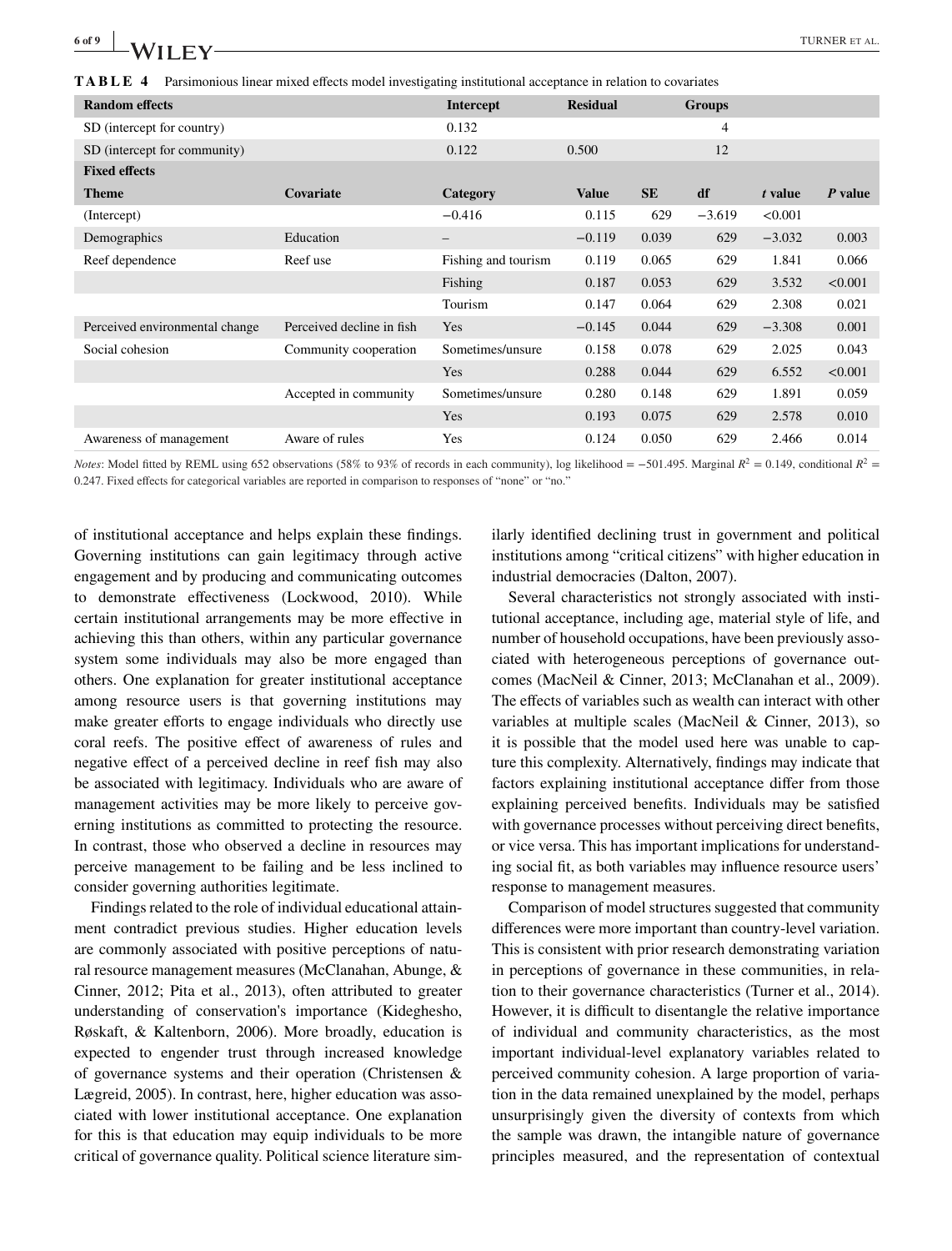differences in the model only by random effects for site and country. Nevertheless, the study confirms that both individual and contextual variables significantly influence institutional acceptance of coral reef governance.

#### **4.2 Management implications**

Positive governance interactions that meet the psychological needs of stakeholders are likely to enhance institutional acceptance and thus improve the social fit of institutional arrangements to complex systems in which actors hold diverse views and values. Greater social fit can help reduce conflict and facilitate deliberation, prompt concern about environmental issues, increase support for management measures, and encourage involvement in management activities (Gelcich, Kaiser, Castilla, & Edwards-Jones, 2008; Hoelting et al., 2013; Velez et al., 2014). Social fit may therefore support the implementation of tools such as ecosystem-based management (Gelcich et al., 2009), marine protected areas (Pollnac et al., 2010), and marine spatial planning (Jentoft & Knol, 2014). An important caveat is that social fit alone may not achieve positive social-ecological outcomes if the ecological fit of governance arrangements is poor.

It is often implicitly assumed that individuals within a particular context experience governance in the same way, yet this study highlights heterogeneous perceptions. Understanding diversity in experiences of governance, for example, through monitoring perceptions, can help managers identify interventions that enhance social fit and help realize potential benefits for conservation. This study finds perceptions of community cohesion may influence those of resource governance, emphasizing the importance of a well-functioning civil society in achieving good governance (Plummer & FitzGibbon, 2006). Coupled with capacity-building frameworks (Robins, 2008), such findings can be useful in designing targeted interventions that complement and enhance individual and community characteristics. Findings underscore the view that developing capacity to support resource governance may require interventions focused on community processes and outlook as well as those that build individual skills and knowledge.

Though calls for improved natural resource governance are ubiquitous, the relationship between the application of good governance principles and the socioeconomic and environmental outcomes of governance remains poorly defined. Social acceptance of institutional arrangements is an important link in this relationship, as community perceptions may influence support for resource management. This largescale study contributes to an understanding of how institutional acceptance, an important component of social fit, varies among individuals across diverse coral reef governance arrangements in the Caribbean. Though spatially extensive, this study presents a snapshot of individuals' views. These

may change over time, requiring governance arrangements to remain responsive to dynamic perceptions. Further qualitative research would augment this study by identifying values that underpin people's views on governance quality (Song et al., 2013). Nevertheless, findings presented here highlight the need for governance to be tailored to particular groups within communities to improve social fit. In particular, attention is drawn to the strong role played by aspects of community cohesion and social capital, supporting the argument for effective governance processes to invest in measures that strengthen civil society and community solidarity. These insights can support conservation managers to engage effectively in governance processes that increasingly engage a range of actors in decision-making.

#### **ACKNOWLEDGMENTS**

We are grateful for the generosity and hospitality of the Caribbean communities who gave their time for interviews, and numerous partners and collaborators in each country who supported the research team. M Phillips, R Ford, S Bonilla, S Brune, K Hogg, S Gardiner, J Pollock, L Chicas, C Guerrero, C Barrow, and C Hinds assisted with data collection and data entry. The research leading to these results has received funding from the European Union 7th Framework Programme (P7/2007-2013) under grant agreement No. 244161. Thanks to two anonymous reviewers whose comments greatly improved this article.

#### **ORCID**

*Rachel A Turner* **b** <http://orcid.org/0000-0002-3288-0562>

#### **REFERENCES**

- Barton, K. (2015). MuMIn: multi-model inference. R package version 1.15.1. [http://CRAN.R-project.org/package](http://CRAN.R-project.org/package=MuMIn)=MuMIn. Accessed July 2015.
- Christensen, T., & Lægreid, P. (2005). Trust in government: the relative importance of service satisfactions, political factors, and demography. *Public Performance & Management Review*, *28*, 487–511.
- Chuenpagdee, R., & Song, A. M. (2012). Institutional thinking in fisheries governance: broadening perspectives. *Current Opinion in Environmental Sustainability*, *4*, 309–315. <https://doi.org/10.1016/j.cosust.2012.05.006>
- Cinner, J. E. (2007). Designing marine reserves to reflect local socio-economic conditions: lessons from long-enduring customary management systems. *Coral Reefs*, *26*, 1035–1045. <https://doi.org/10.1007/s00338-007-0213-2>
- Cinner, J., & Huchery, C. (2014). A comparison of social outcomes associated with different fisheries co-management institutions. *Conservation Letters*, *7*, 224–232.<https://doi.org/10.1111/conl.12057>
- Dalton, R. J. (2007). The social transformation of trust in government. *International Review of Sociology*, *15*, 133–154. <https://doi.org/10.1080/03906700500038819>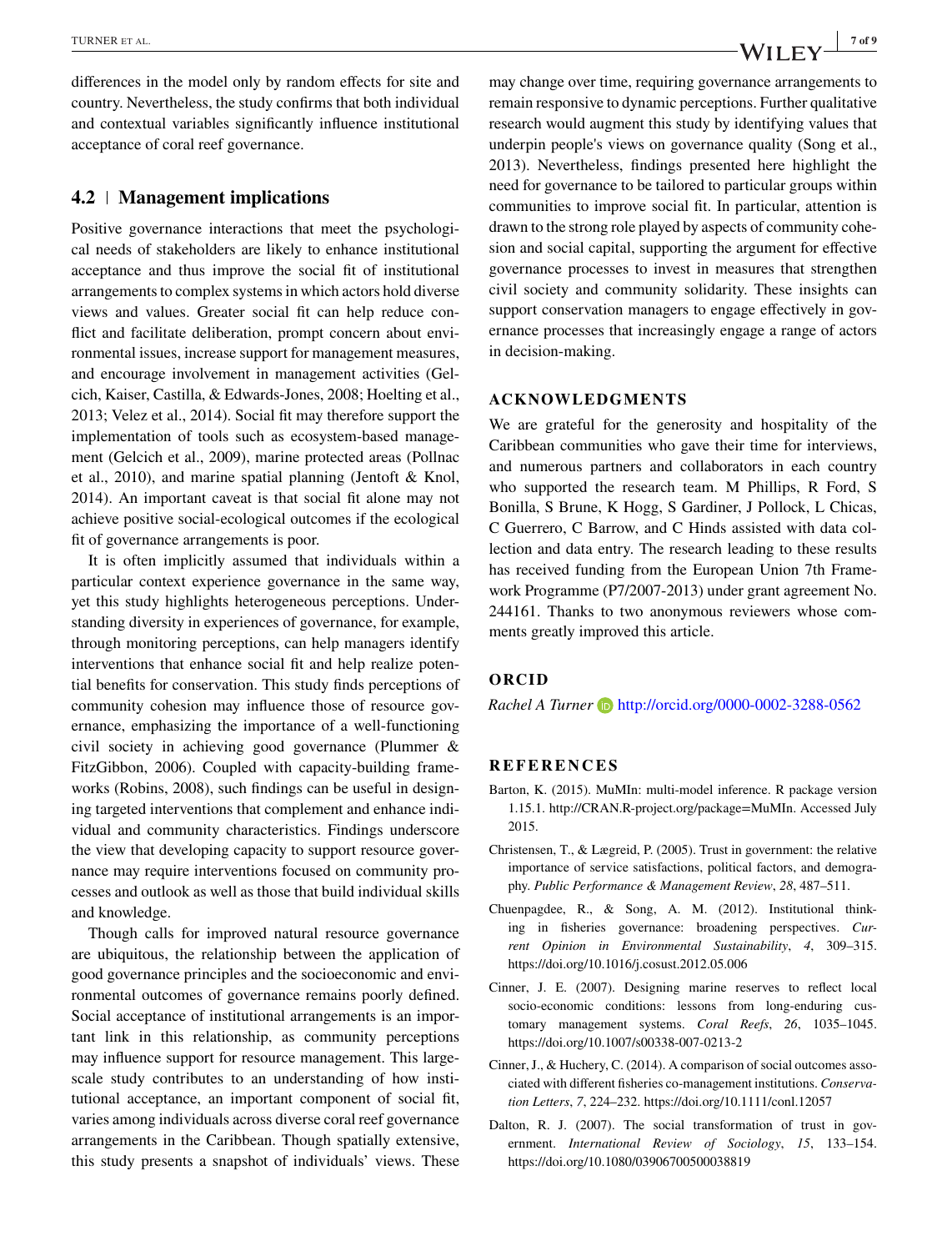## **8 of 9 TURNER ET AL.** THE STALL SERVICE SERVICE SERVICE SERVICE SERVICE SERVICE SERVICE SERVICE SERVICE SERVICE SERVICE SERVICE SERVICE SERVICE SERVICE SERVICE SERVICE SERVICE SERVICE SERVICE SERVICE SERVICE SERVICE SER

- Dalton, T., Forrester, G., & Pollnac, R. (2012). Participation, process quality, and performance of marine protected areas in the Wider Caribbean. *Environmental Management*, *49*, 1224–1237. [https://doi.](https://doi.org/10.1007/s00267-012-9855-0) [org/10.1007/s00267-012-9855-0](https://doi.org/10.1007/s00267-012-9855-0)
- DeCaro, D., & Stokes, M. (2013). Public participation and institutional fit: a social-psychological perspective. *Ecology and Society*, *18*, 40.
- Diedrich, A. (2007). The impacts of tourism on coral reef conservation awareness and support in coastal communities in Belize. *Coral Reefs*, *26*, 985–996.<https://doi.org/10.1007/s00338-007-0224-z>
- Dimech, M., Darmanin, M., Philip Smith, I., Kaiser, M. J., & Schembri, P. J. (2009). Fishers' perception of a 35-year old exclusive fisheries management zone. *Biological Conservation*, *142*, 2691–2702. <https://doi.org/10.1016/j.biocon.2009.06.019>
- Epstein, G., Pittman, J., Alexander, S. M., Berdej, S., Dyck, T., Kreitmair, U., … Armitage, D. (2015). ScienceDirect Institutional fit and the sustainability of social - ecological systems. *Current Opinion in Environmental Sustainability*, *14*, 34–40. <https://doi.org/10.1016/j.cosust.2015.03.005>
- Galaz, V., Olsson, P., Hahn, T., Folke, C., & Svedin, U. (2008). The problem of fit among biophysical systems, environmental and resource regimes, and broader governance systems: insights and emerging challenges. Pages 147–186 in O.R. Young, L.A. King, H. Schroeder, editors. *Institutions and environmental change*. MIT Press: Cambridge, MA.
- Gelcich, S., Kaiser, M. J., Castilla, J. C., & Edwards-Jones, G. (2008). Engagement in co-management of marine benthic resources influences environmental perceptions of artisanal fishers. *Environmental Conservation*, *35*, 36–45. [https://doi.org/](https://doi.org/10.1017/S0376892908004475) [10.1017/S0376892908004475](https://doi.org/10.1017/S0376892908004475)
- Gelcich, S., Defeo, O., Iribarne, O., Del Carpio, G., DuBois, R., Horta, S., … Carlos Castilla, J. (2009). Marine ecosystem-based management in the southern cone of South America: stakeholder perceptions and lessons for implementation. *Marine Policy*, *33*, 801–806. <https://doi.org/10.1016/j.marpol.2009.03.002>
- Hoelting, K. R., Hard, C. H., Christie, P., & Pollnac, R. B. (2013). Factors affecting support for Puget Sound marine protected areas. *Fisheries Research*, *144*, 48–59.<https://doi.org/10.1016/j.fishres.2012.10.006>
- Horigue, V., Fabinyi, M., Pressey, R. L., Foale, S., & Aliño, P. M. (2016). Influence of governance context on the management performance of marine protected area networks. *Coastal Management*, *44*, 71–91. <https://doi.org/10.1080/08920753.2016.1116678>
- Hughes, T. P., Graham, N. A. J., Jackson, J. B. C., Mumby, P. J., & Steneck, R. S. (2010). Rising to the challenge of sustaining coral reef resilience. *Trends in Ecology & Evolution*, *25*, 633–642. <https://doi.org/10.1016/j.tree.2010.07.011>
- Jackson, J. B. C., Donovan, M. K., Cramer, K. L., & Lam, W. (2014). *Status and trends of Caribbean coral reefs: 1970-2012*. Global Coral Reef Monitoring Network, IUCN: Gland, Switzerland.
- Jentoft, S., & Knol, M. (2014). Marine spatial planning: risk or opportunity for fisheries in the North Sea? *Maritime Studies*, *12*, 13.
- Jones, P. J. S. (2008). Fishing industry and related perspectives on the issues raised by no-take marine protected area proposals. *Marine Policy*, *32*, 749–758.<https://doi.org/10.1016/j.marpol.2007.12.009>
- Kideghesho, J. R., Røskaft, E., & Kaltenborn, B. P. (2006). Factors influencing conservation attitudes of local people in Western

Serengeti, Tanzania. *Biodiversity and Conservation*, *16*, 2213–2230. <https://doi.org/10.1007/s10531-006-9132-8>

- Kooiman, J., Bavinck, M., Jentoft, S., & Pullin, R. (2005). *Fish for life: interactive governance for fisheries*. Amsterdam University Press: Amsterdam.
- Lockwood, M. (2010). Good governance for terrestrial protected areas: a framework, principles and performance outcomes. *Journal of Environmental Management*, *91*, 754–766. [https://doi.org/](https://doi.org/10.1016/j.jenvman.2009.10.005) [10.1016/j.jenvman.2009.10.005](https://doi.org/10.1016/j.jenvman.2009.10.005)
- MacNeil, A. M., & Cinner, J. E. (2013). Hierarchical livelihood outcomes among co-managed fisheries. *Global Environmental Change*, *23*, 1393–1401.<https://doi.org/10.1016/j.gloenvcha.2013.04.003>
- McClanahan, T. R., Cinner, J. E., Kamukuru, A. T., Abunge, C. A., Ndagala, J. (2009). Management preferences, perceived benefits and conflicts among resource users and managers in the Mafia Island Marine Park, Tanzania. *Environmental Conservation*, *35*, 340–350. [http://www.journals.cambridge.org/abstract\\_](http://www.journals.cambridge.org/abstract_S0376892908005250) [S0376892908005250](http://www.journals.cambridge.org/abstract_S0376892908005250) (visited Jun. 20, 2013).
- McClanahan, T. R., Abunge, C. A., & Cinner, J. E. (2012). Heterogeneity in fishers' and managers' preferences towards management restrictions and benefits in Kenya. *Environmental Conservation*, *39*, 357– 369.<https://doi.org/10.1017/S0376892912000197>
- Meek, C. L. (2013). Forms of collaboration and social fit in wildlife management: a comparison of policy networks in Alaska. *Global Environmental Change*, *23*, 217–228. [https://doi.org/10.1016/](https://doi.org/10.1016/j.gloenvcha.2012.10.003) [j.gloenvcha.2012.10.003](https://doi.org/10.1016/j.gloenvcha.2012.10.003)
- Ostrom, E. (1990). *Governing the commons: the evolution of institutions for collective action*. Cambridge University Press: Cambridge, UK.
- Pinheiro, J. C., & Bates, D. M. (2000). *Mixed effects models in s and s-plus*. Springer-Verlag: New York.
- Pinheiro, J., Bates, D., DebRoy, S., Sarkar, D., & R Development Core Team. (2013). nlme: linear and nonlinear mixed effects models.
- Pita, C., Theodossiou, I., & Pierce, G. J. (2013). The perceptions of Scottish inshore fishers about marine protected areas. *Marine Policy*, *37*, 254–263.<https://doi.org/10.1016/j.marpol.2012.05.007>
- Plummer, R., & FitzGibbon, J. (2006). People matter: the importance of social capital in the co-management of natural resources. *Natural Resources Forum*, *30*, 51–62. [https://doi.org/10.1111/](https://doi.org/10.1111/j.1477-8947.2006.00157.x) [j.1477-8947.2006.00157.x](https://doi.org/10.1111/j.1477-8947.2006.00157.x)
- Pollnac, R., Christie, P., Cinner, J. E., Dalton, T., Daw, T. M., Forrester, G. E., … McClanahan, T. R. (2010). Marine reserves as linked socialecological systems. *Proceedings of the National Academy of Sciences*, *107*, 18262–18265.<https://doi.org/10.1073/pnas.0908266107>
- Pretty, J. (2003). Social capital and the collective management of resources. *Science*, *302*, 1912–1914. [https://doi.org/10.1126/science.](https://doi.org/10.1126/science.1090847) [1090847](https://doi.org/10.1126/science.1090847)
- R Core Team. (2016). *R: a language and environment for statistical computing*. R Foundation for Statistical Computing: Vienna, Austria.
- Robins, L. (2008). Making capacity building meaningful: a framework for strategic action. *Environmental Management*, *42*, 833-846. <https://doi.org/10.1007/s00267-008-9158-7>